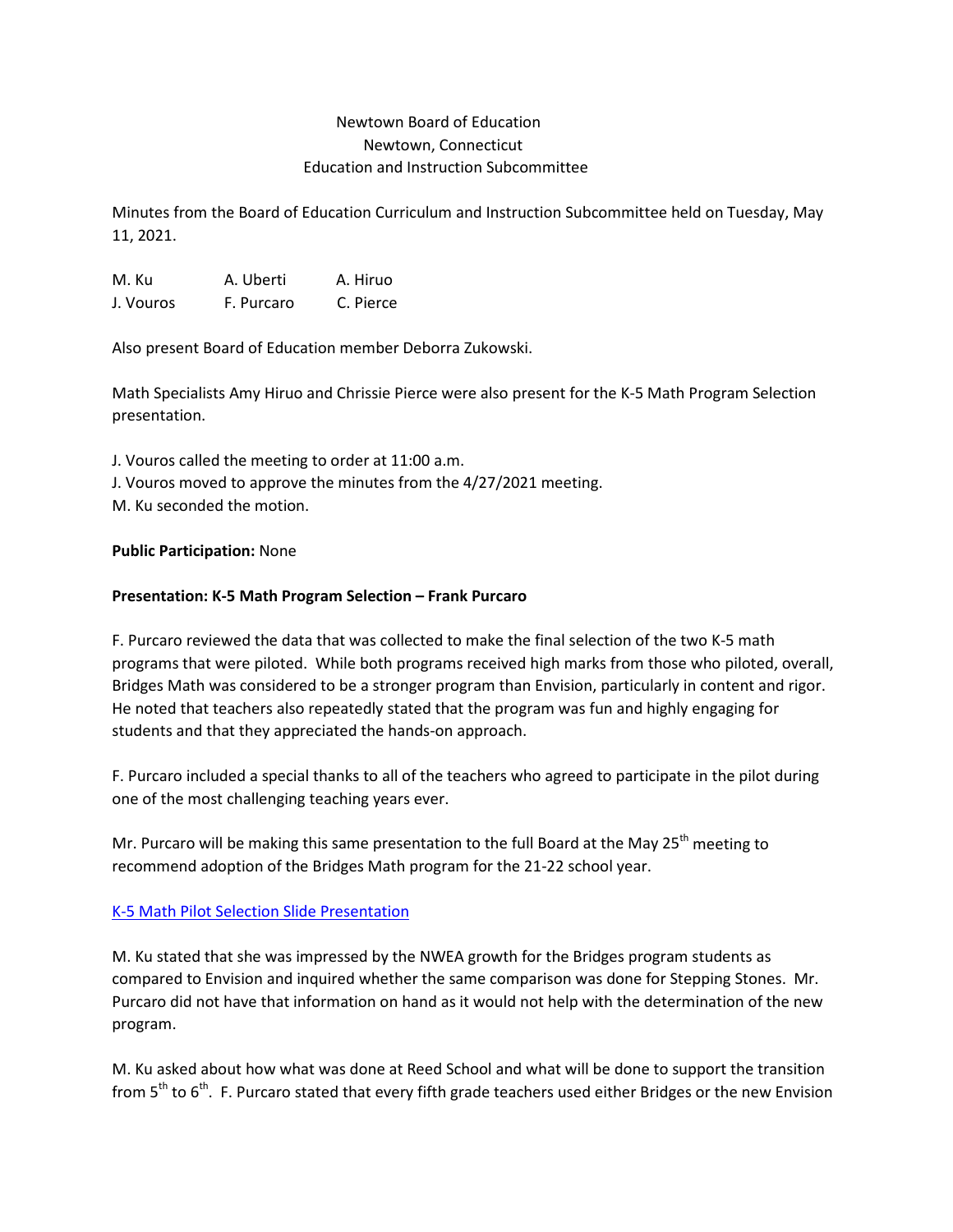program this year. None of the grade 5 classrooms were using the older version of the Envision program. Every one of the grade 5 classes experienced Bridges or Envision. Grade 6 is currently using the older version of Envision which was adopted 6 or 7 years ago. That is where the pilot program will move next.

F. Purcaro added that the planning for the grade 6-8 pilot next year is already underway. A. Uberti stated that part of what will be considered in the adoption of the new 6-8 program will be how well it aligns to Bridges.

In response to J. Vouros' question, F. Purcaro confirmed that teachers in grades 6, 7 and 8 will be piloting at least two new resources next year.

J. Vouros shared that he had personal experience with Bridges and that he could attest that the students will be moving into a more rigorous math program. It advanced the students from where they were in math. He also thanked all the teachers for taking on this kind of endeavor this year especially not having all of the students physically in the classroom.

F. Purcaro explained that there will be added supports for teachers implementing the new resource next year included extended training and the benefit of having teachers who have already had experience with the resource in the building. They will be available as informal mentors to those implementing for the first time. Math specialists will also offer support as they have had a year to familiarize themselves with the resource.

C. Pierce added that in addition to the regular instruction Bridges also incorporates a feature called Number Corner which circles back to what students have learned previously. Students are always practicing what they have already learned. She also spoke highly of the quality of the Bridges intervention program which includes both assessment and progress monitoring. Because it aligns with the regular program, intervention students are exposed to a greater degree of rigor as well.

A. Hiruo added Bridges has a strong assessment component that includes checkpoints in every unit that provide teachers with feedback on students' daily work. She spoke positively on the way Bridges introduces and connects concepts and shared that she saw students master concepts more easily than they had in the Stepping Stones program.

M. Ku asked if the math specialists were included in the survey.

F. Purcaro stated that he and A. Uberti met with the math specialists throughout the year to solicit feedback on both programs from their perspective. He and A. Uberti would then compare their own observations with that of the math specialists. In addition, all of the pilot teachers had the opportunity to observe a lesson from the opposite program as well as to meet virtually to discuss in small groups their observations and experiences with their program. The math specialists were a part of all of those meetings.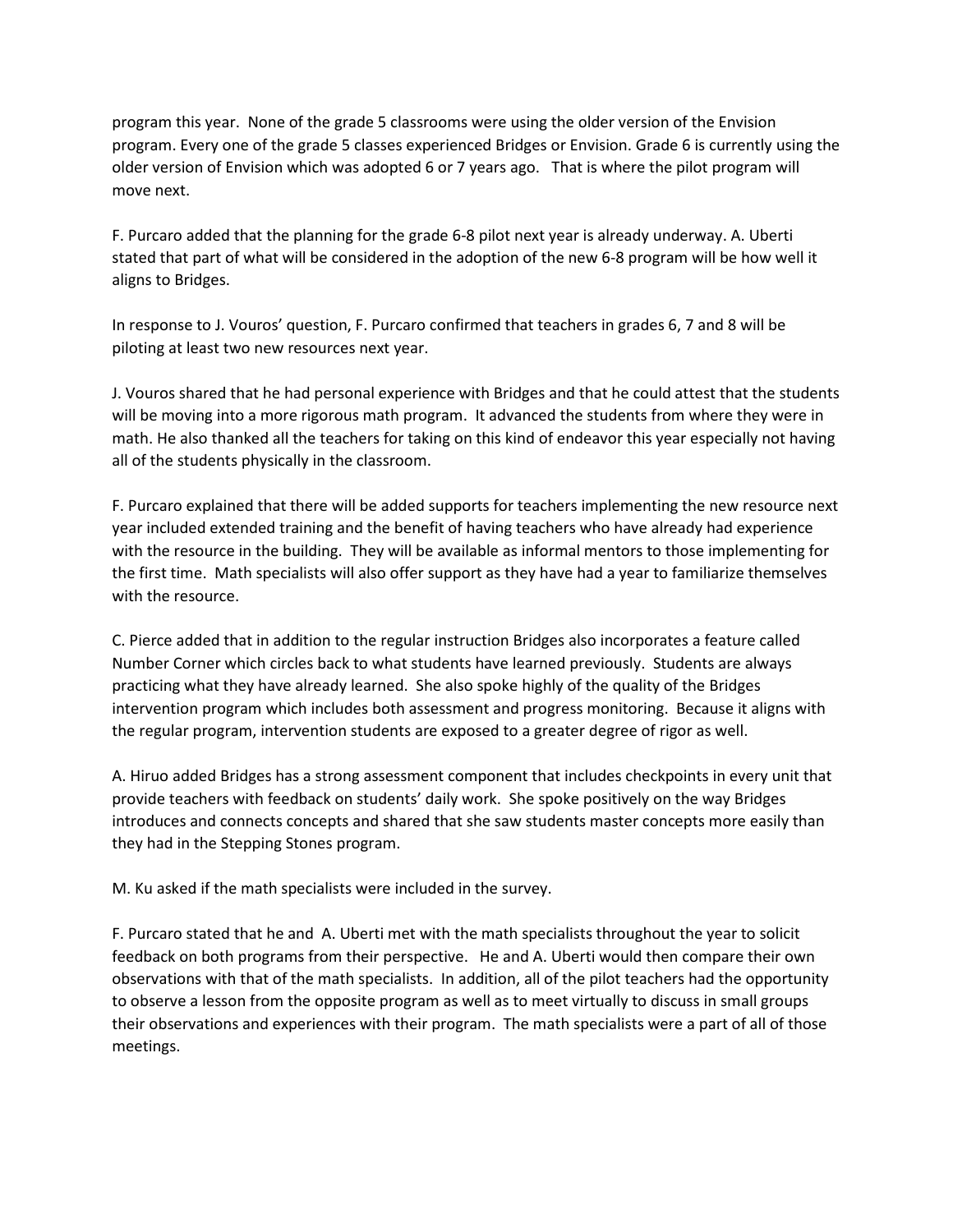A. Uberti explained that the math specialists were not included in the survey so information could be gathered from the teachers themselves.

J. Vouros inquired how to ensure that all fourth graders leave fourth grade having finished the same amount of material.

A. Uberti answered that this has been something that has been a struggle in all grades across the four elementary schools and that it will be addressed moving forward. She and F. Purcaro meet regularly with the math specialists and this will lead to greater consistency and alignment.

## **April 30th Professional Development Update - A. Uberti**

A. Uberti provided an update on the April 30<sup>th</sup> Professional Development for staff. Two groups sessions in the morning were facilitated by presenters form the CT Center for School Change. Both sessions were chosen and designed based on information conveyed through discussions with teachers throughout the year.

There was a session on Diversity, Equity and Inclusion in the Classrooms which included a review of both the Board of Education Policy and the Board Resolution. This was a great opportunity to ensure that all staff were familiar with both. Facilitators led this session by having the teachers reflect on different aspects of their own practice. Many teachers commented positively that the session caused them to look at their teaching through a different lens and caused them to think about and reflect on the curriculum and materials they are currently using to teach students. Teachers were grouped in both sessions with colleagues they typically work with. Teachers appreciated this as they felt comfortable discussing these sometimes sensitive issues and could also have a practical discussion on how the session pertained to their daily work.

The other session was dedicated to helping teachers facilitate challenging conversations in the classroom. This session focused on the impact of saying nothing when students and/or colleagues bring up uncomfortable topics especially topics related to race. The session provided strategies for teachers to use when topics are raised that they may not be prepared to discuss in the moment while still acknowledging the topic.

The afternoon session was planned by each building and was dedicated to "recharge and reconnect" activities for staff. In visits to buildings, teachers were observed participating in a wide range of group activities including pasta-making, tennis, running, walking, biking, yoga and painting, to name a few. There was a very positive vibe and it was great to see staff engaged in activities that promote positive climate and culture after such a difficult year.

M. Ku and J. Vouros appreciated the update.

#### **Assistant Superintendent Updates – A. Uberti**

D. Colclough is working on developing a device collection process prior to the end of the school year. There will be a means for families to request to keep a device if needed over the summer.